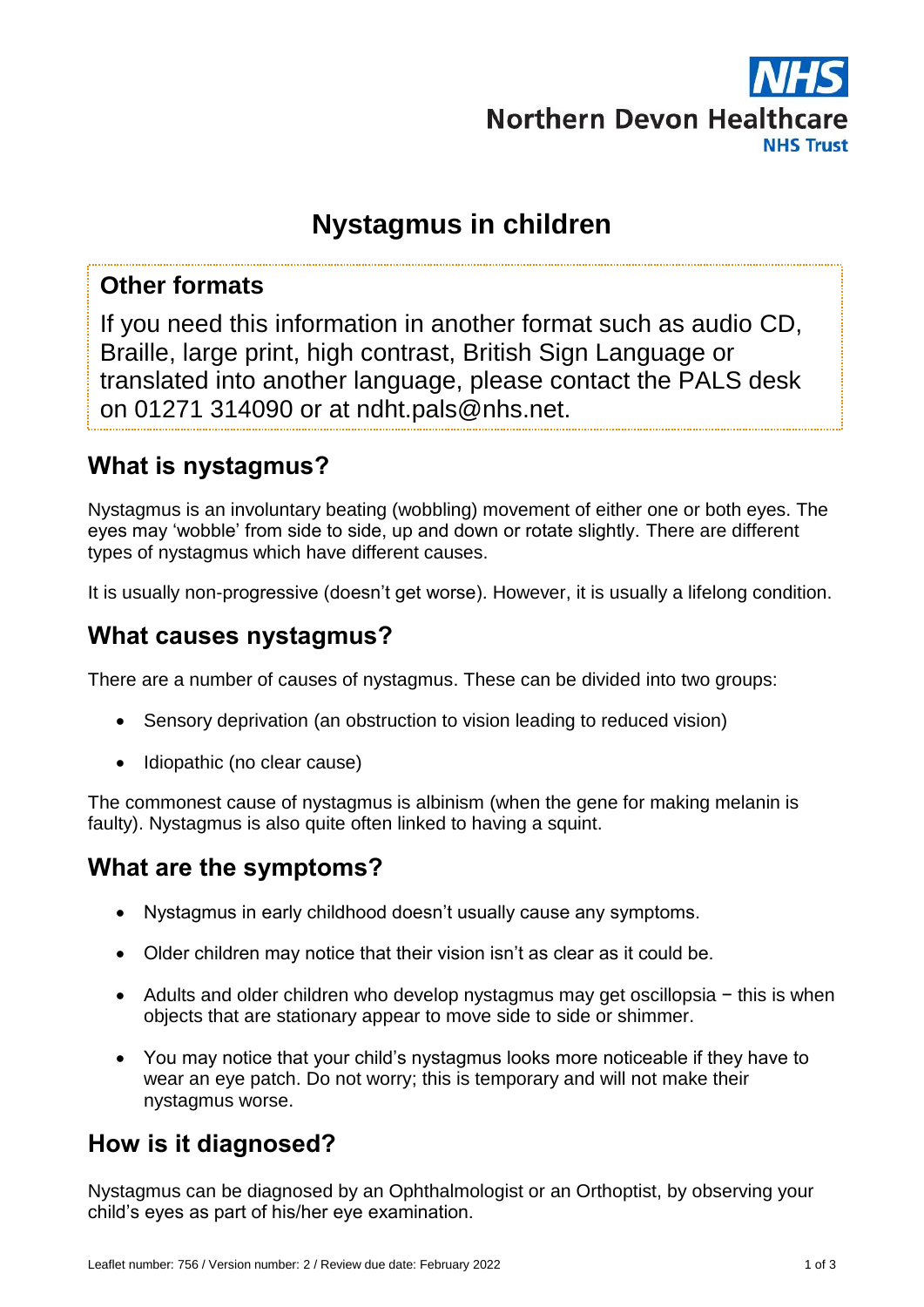Your child may be referred for eye movement recording to determine the exact type of nystagmus they have. He or she may also be referred to the paediatrician.

#### **How is it treated?**

There is currently no specific treatment for nystagmus, however, if your child needs glasses then regular glasses updates can help improve their vision.

Contact lenses may also help to reduce the wobble of your child's eyes. However, these can only be considered once your child is old enough to put contact lenses in by themselves.

## **What is the prognosis or expected outcome of treatment?**

Vision is usually affected by nystagmus. The amount that vision can be affected varies widely from person to person. Some children may have good vision whilst others may have quite reduced vision.

In some cases glasses are required. If this is the case, they can help to improve the vision.

# **Follow up**

Children's vision develops from birth to 8 years of age.

If your child has nystagmus, it is likely that we will offer regular orthoptic appointments to monitor their vision until your child is 7 or 8 years old. In addition to this, your child will be offered a glasses test every 12 months, unless the clinician requests you have this done sooner.

### **Help available**

If your child's vision is significantly reduced by nystagmus, they may be suitable for sight impairment registration.

If your child's vision is significantly affected by nystagmus, it may be helpful for your child and their teacher to have support at school / nursery to understand the condition and its implications in the classroom. This support can be provided by the visual impairment/ROVIC (rehabilitation officers for visually impaired children) team.

# **Further information**

If you would like any further information, please contact the orthoptic department on 01271322469.

The Nystagmus Network – provides useful advice and support and can be accessed online at: <http://nystagmusnetwork.org/>

The RNIB is another organisation that can offer support and advice, and can be accessed at:<http://www.rnib.org.uk/eye-health-eye-conditions-z-eye-conditions/nystagmus>